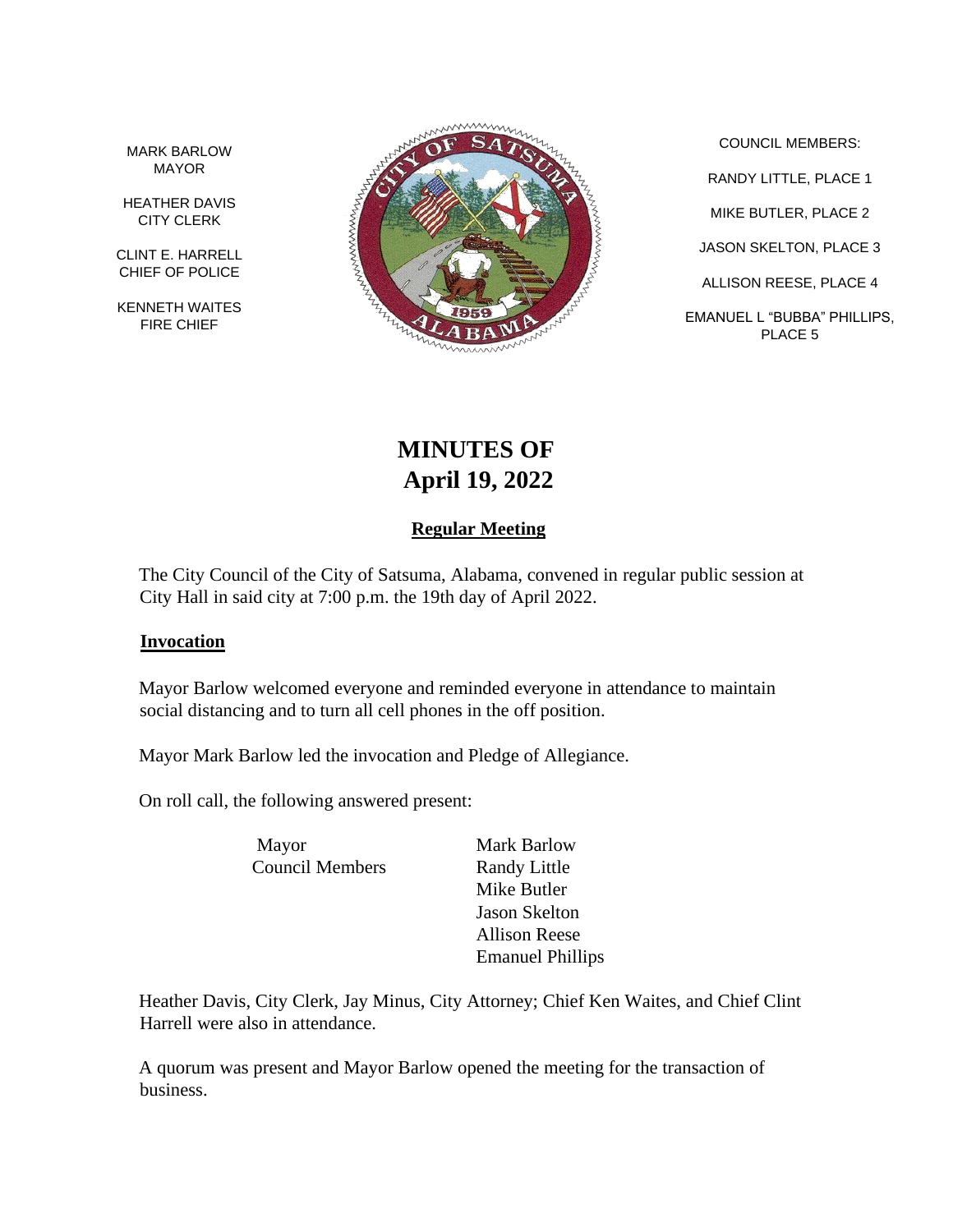## **Agenda**

On a motion made by Councilmember Skelton to add items " $f - I$ " and move item "e' to the end of the meeting. Motion seconded by Councilmember Little, the motion carried unanimously and the agenda was approved.

## **Approval of Minutes**

Mayor Barlow presented the minutes from the Regular Meeting held on April 5, 2022. Councilmember Skelton made a motion to approve the minutes with correction on page 3. Councilmember Phillips seconded the motion and it carried unanimously.

## **Recognitions**

None

## **Visitors**

Kathy Gifford came before the Council to discuss gaining water access at the Satsuma Community Garden Park.

## **Mayor's and Council's Reports:**

## **Mayor's Report**

Mayor Barlow expressed his condolences to several families on the death of their loved ones throughout the City of Satsuma.

Mayor Barlow reported that Sharon Patterson and Sheila Collins had been hired to fill the position of driver with the meals on wheels program.

Mayor Barlow stated that the sunrise service at Steele Creek Lodge was nice and well attended.

Mayor Barlow reported that the water and sewer project was still underway and should be finalized very soon.

Mayor Barlow stated that the streets for the pay as you go project needs to be set and can be discussed at the workshop.

Mayor Barlow reported that he had been working on salaries for the departments and would also be discussed at the workshop on April 25, 2022.

## **Public Services – Councilmember Little**

Councilmember Little reminded everyone that it had been a year since Mr. Quinton Smith had been injured while on duty and asked for continued prayers for him and his family.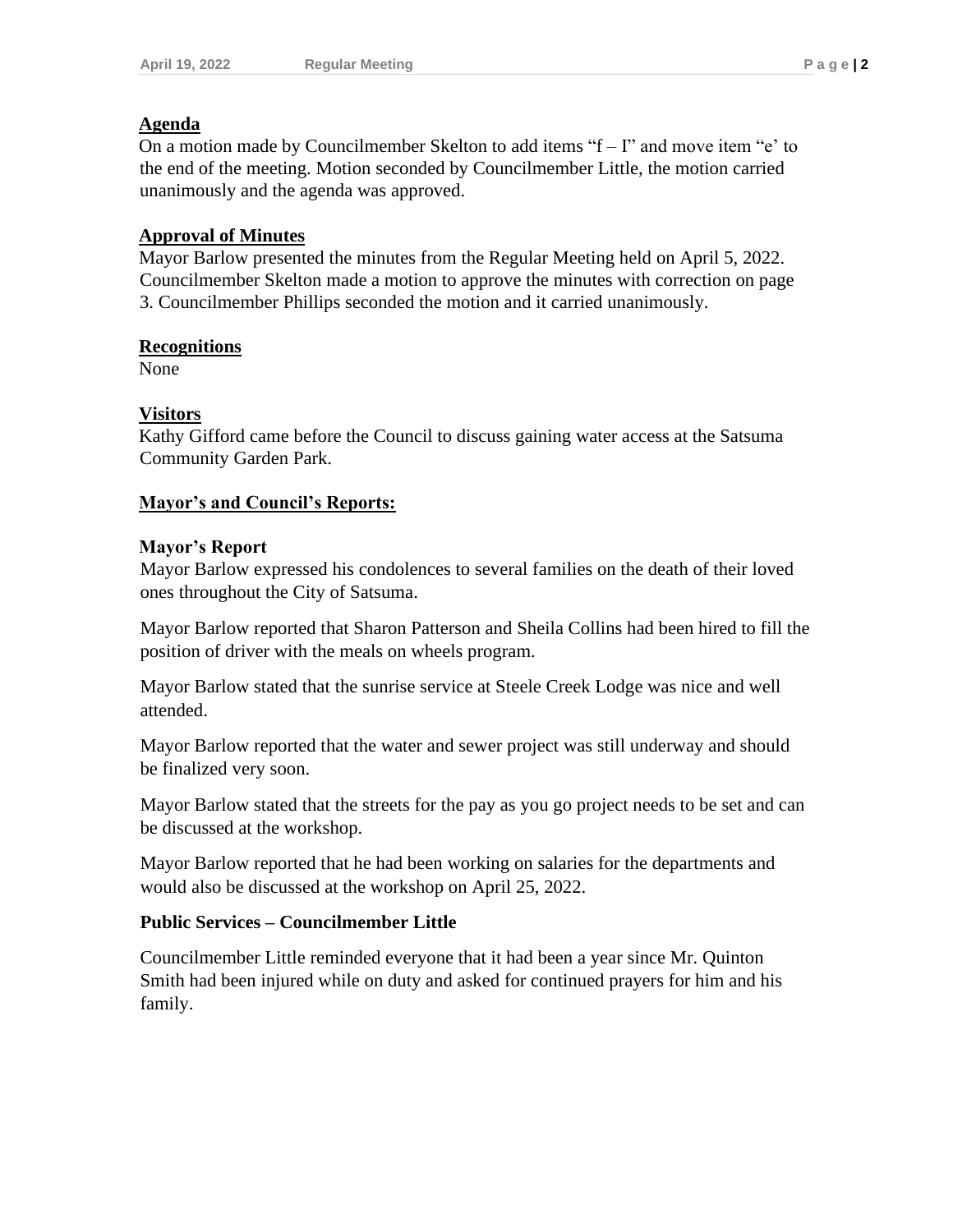#### **Public Safety – Councilmember Butler**

Councilmember Butler reported that there were total calls of 45 fire calls. He also reported that the two new firefighters that are in class are doing well and at the top of their class in training.

#### **Administration – Councilmember Skelton**

Councilmember Skelton reported that there had been several wrecks at the curve on Juniper and would like to have public works look into adding something to help gain attention to the curve.

#### **Parks & Recreation – Councilmember Reese**

Councilmember Reese reported that a water meter should be installed at the Bark Park within the weeks

Councilmember Reese asked Mayor Barlow to please look in to options for water fountains for visitors to the Bark Park.

Councilmember Reese stated that the flag at the north entrance to the city is missing and would like that addressed. She also asked about having the north and south end entrances to the city to mirror each other

Councilmember Reese requested from Mayor Barlow if he had a schedule for grass cutting at the ball parks and he reported that there was not a schedule but the grass has been cut.

Councilmember Reese also requested that city hall could get an update on the signs for the Bark Park.

Councilmember Reese requested an update on the opening of the Splash Pad and the hiring of a magistrate. Mayor Barlow reported he had hired someone provisionally on a newly created part time position. A list from the Mobile County Personnel Board has been requested but he had spoken to Judge Williams and Prosecutor Mims and they were in agreeance with hiring of this person.

Councilmember Reese requested an update on the hiring of a Building Inspector and Mayor Barlow reported he had some good prospects and would also like to hire them provisionally. He also stated that he had spoken to the City of Saraland and they will be willing to help out again for a period of time.

## **Public Works – Councilmember Phillips**

Councilmember Phillips reported that the two new zero-turn lawn mowers had been delivered. Once the safety lighting was installed they should be in service quickly.

## **Items for Consideration**

## **A. Consideration of payment of the bills in the amount of \$100,674.43**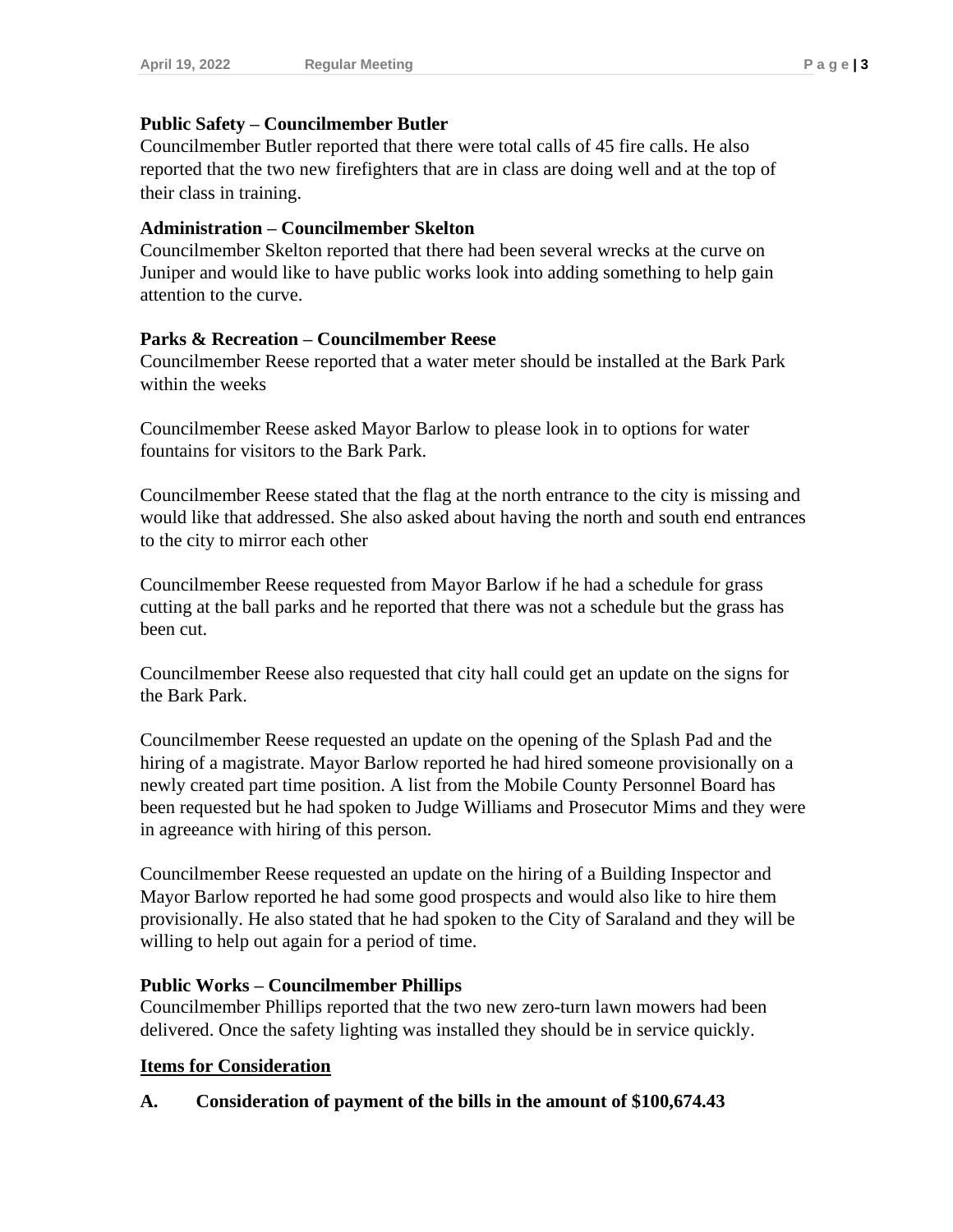On a motion by Councilmember Skelton and seconded by Councilmember Little with all voting "aye" Council unanimously approved and the motion carried.

#### **B. Discussion and consideration of the request from Satsuma High School Baseball team to waive the rental fee for Steele Creek Lodge on May 17, 2022 for the senior breakfast.**

On a motion by Councilmember Reese and seconded by Councilmember Little with all voting "aye" Council unanimously approved and the motion carried.

## **C. Consideration of the resignation of Brett Long as a Firefighter effective April 23, 2022 and to remain as a part-time employee.**

On a motion by Councilmember Butler and seconded by Councilmember Little, with all voting "aye" Council unanimously approved and the motion carried.

# **D**. **Review and approval of the annual audit ending September 30, 2021.**

On a motion by Councilmember Skelton and seconded by Councilmember Phillips, with all voting "aye" Council unanimously approved and the motion carried.

# **E. Consideration of appointment to the Satsuma City School Board to replace Stephanie Gatlin.**

On motion by Councilmember Reese to appoint Korey Wesley to the Satsuma City School Board and seconded by Councilmember Phillips, with all voting "aye" on a roll call vote, Council unanimously approved and the motion carried.

#### **F. Consideration of setting a workshop on April 25, 2022 at 5:30 P.M, to discuss pay-as-you -go resurfacing project as well as salaries for employees.**

On motion by Councilmember Phillips and seconded by Councilmember Reese, with all voting "aye", Council unanimously approved and the motion carried.

# **G. Discussion and consideration to accept the bid from Quite the Cleaning for services at Steele Creek Lodge in the amount of \$275.00.**

On motion by Councilmember Reese and seconded by Councilmember Little, with all voting "aye", Council unanimously approved and the motion carried.

# **H. Discussion and consideration of accepting the new rental rates at Steel Creek Lodge.**

On motion by Councilmember Little and seconded by Councilmember Reese, with all voting "aye", council unanimously approved and the motion carried.

# **I. Executive session to discuss applications for Satsuma City School Board position with approximately 30 minutes stated as time needed.**